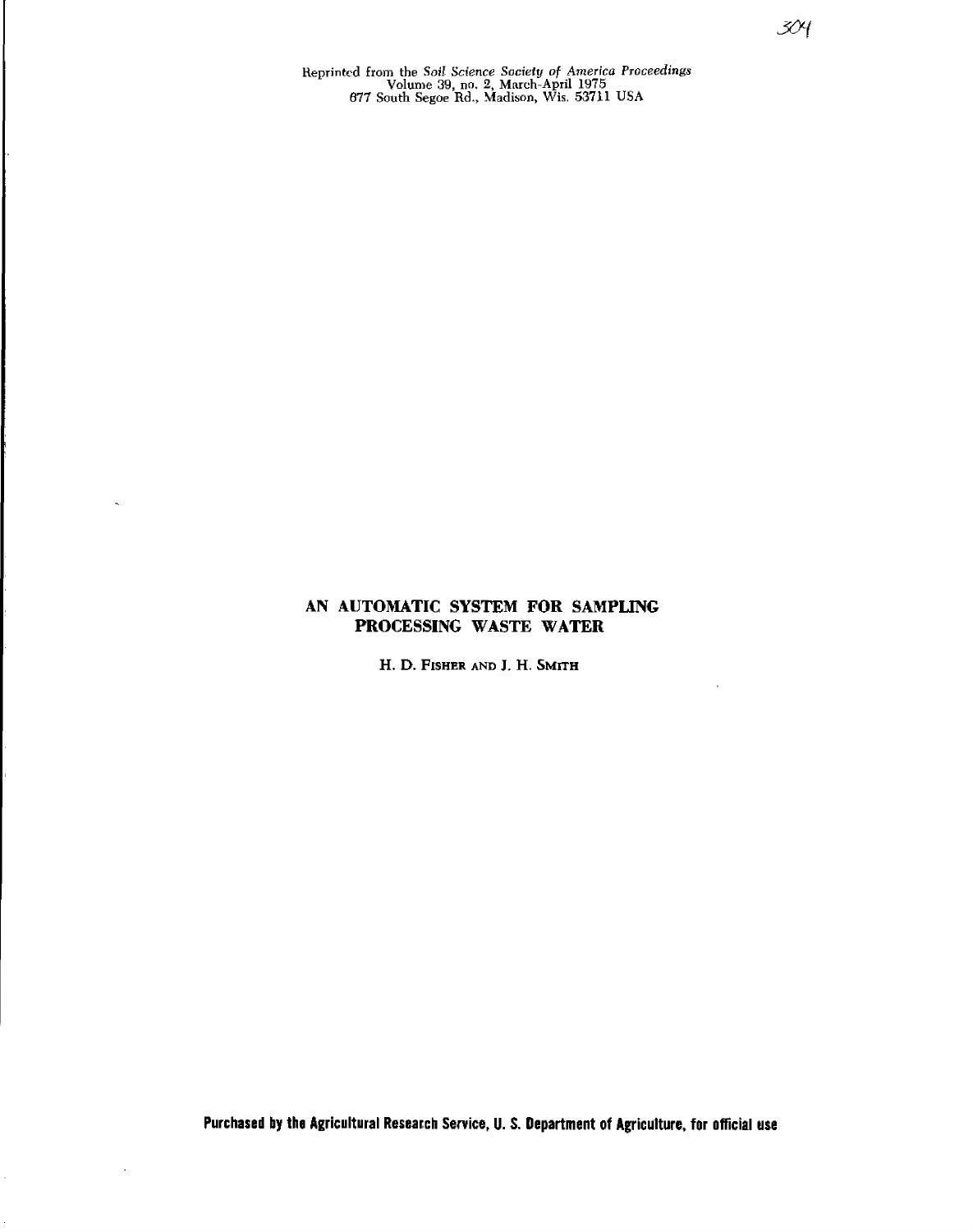## **AN AUTOMATIC SYSTEM FOR SAMPLING PROCESSING WASTE WATER'**

H. D. FISHER AND J. H. SMITH<sup>2</sup>

#### Abstract

The composition of waste water from food processing and other plants varies with time. A composite sample composed of smaller samples taken at different times will represent an average condition of these flows. The sampling system described in this paper will gather **subsamples over a** 24-hour or longer period and keep the composite sample frozen until ready for laboratory analysis. This system will work equally well on pressurized pipelines or ponded water. The parts cost per controller is approximately \$80.00 plus the price of a freezer, associated plumbing, and a pump if the water sample *is* not in a pressurized pipeline.

*Additional Index Words;* Water quality, biological oxygen demand, chemical oxygen demand.

rilOOD PROCESSING INDUSTRIES produce large volumes of  $\Gamma$  water in which the amounts of suspended solids and concentrations of inorganic constituents including nitrogen and phosphorus vary considerably with time (1, 2). In order to obtain representative samples of the waste water effluent stream, the water must be sampled periodically over an extended period of time. The only feasible way of obtaining this type of sample is with an automatic sampling system such as the one outlined in this paper.

This automatic sampling system was used to sample a pressurized pipeline carrying water from a potato *(Solarium tuberosum* L.) processing plant which was then evaluated for organic and inorganic nutrient content. A report on the first phase of the 'project was made by Smith, (J. H. Smith. Treatment of potato processing waste water on agricultural land. Invitational paper presented at Pacific NW Pollution Control Ass., Vancouver, B.C., 10 October 1973.)

This sampler collects samples at fixed intervals in time, regardless of outflow rate. This may result in a smaller total sample if effluent is not flowing at the time of sampling. Making the sampling rate proportional to the flow rate may result in more accurate samples, but was too complicated and expensive for the results desired here. The controller can be made to simulate a flow-proportional sampler if enough information is available on the typical flow variations from a source, This can be done by adjusting the sample timer to take more samples during peak flows and fewer during lower flows.

Although the authors used this system on pressure pipelines, the operation of the controller is such that it can also be used with a pump on nonpressurized waste water, such as lagoons or open waterways.

Contribution from the Western Region, Agricultural Research Service, USDA; Idaho Agricultural Experiment Station cooperating. This research was supported in part by a grant from the Potato Processors of Idaho Association, Inc. Received 8 Aug. 1974. Approved 23 Dec. 1974.

<sup>&</sup>lt;sup>2</sup> Electronics Engineer and Soil Scientist, respectively, Snake River Conserv. Res. Cen., Kimberly, Idaho 83341.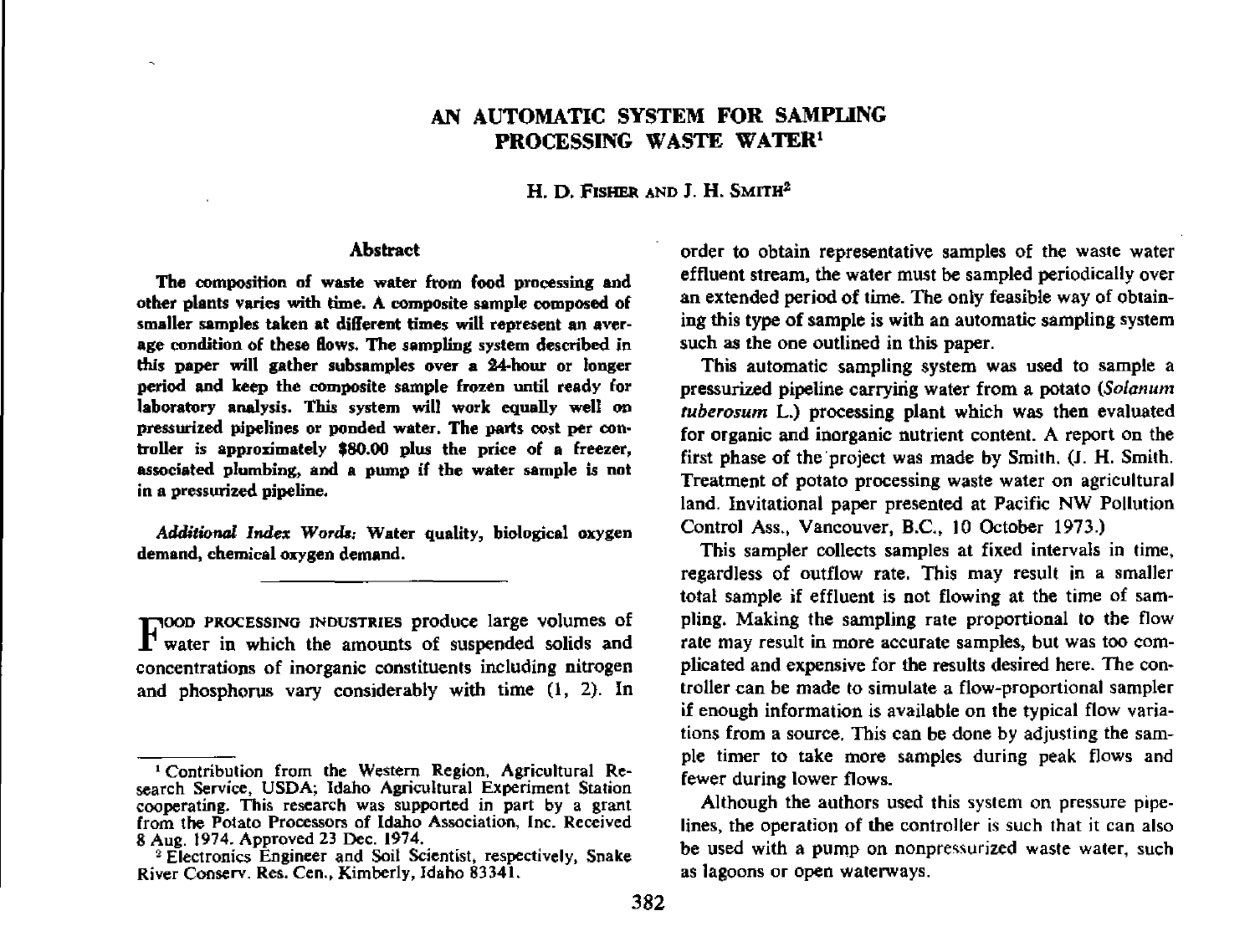Figure 1 is a schematic layout of the waste water sampling system as used on these pressure lines. At each location where the sampling equipment is used, valve A and onehalf of a pipe union are permanently installed on the waste water line. To obtain samples at a particular location, the sampling valve system is installed by attaching the mating half of the pipe union. Valve A is opened and the system cycled manually once. The sampling system is then ready for operation. Solenoid valve B delivers the water to the sampling system; valve C is adjusted to produce enough backpressure to allow flow through solenoid valve D which delivers the actual sample to the sample container.

In operation, solenoid valve B opens at the start of a sampling cycle. This purges water retained in the system from the previous sampling cycle. After a fixed time interval set by a time-delay relay, solenoid D opens and delivers the sample to the sample container. Both solenoid valves B and  $D$  then close, deactivating the system until the next water sample is programmed to be taken.

In the authors' application, the outlet in Fig. 2 provided for the motor actually controlled solenoid valve B to supply water to the system. The time delay of relay A controlling the bypass outlet established the flushing time for the system, although a bypass valve was not used. Time-delay relay B controlled solenoid valve D and its time delay established the sampling period.

Because of the variation in pressure in waste water lines between locations, the system is calibrated for each installation by adjusting the backpressure with valve C and the time delay relay controlling solenoid valve D so that the correct amount of water is passed into the sample container at each sampling period.

From the valve system, the water passes into a 4-liter plastic jug inside a small freezer. In the authors' application,



Fig. 1-Schematic of sampling system used on pressure pipelines.

water samples were taken at a frequency of approximately 2 samples/ hour for 24 hours to obtain a composite sample. Individual samples usually freeze between samplings and a stratified sample is obtained. The composite sample is kept frozen, until analyses are desired, at which time the sample is thawed, mixed, subsampled and analyzed.

An inlet heater prevents freezing of the sample in the delivery tube inside the freezer. This heater consists of insulated nichrome wire (constantan wire can also be used) wound around the delivery tube and powered from a 24- VAC source with a series-dropping resistor so that the



Fig. 2—Electrical schematic of sampling system controller.